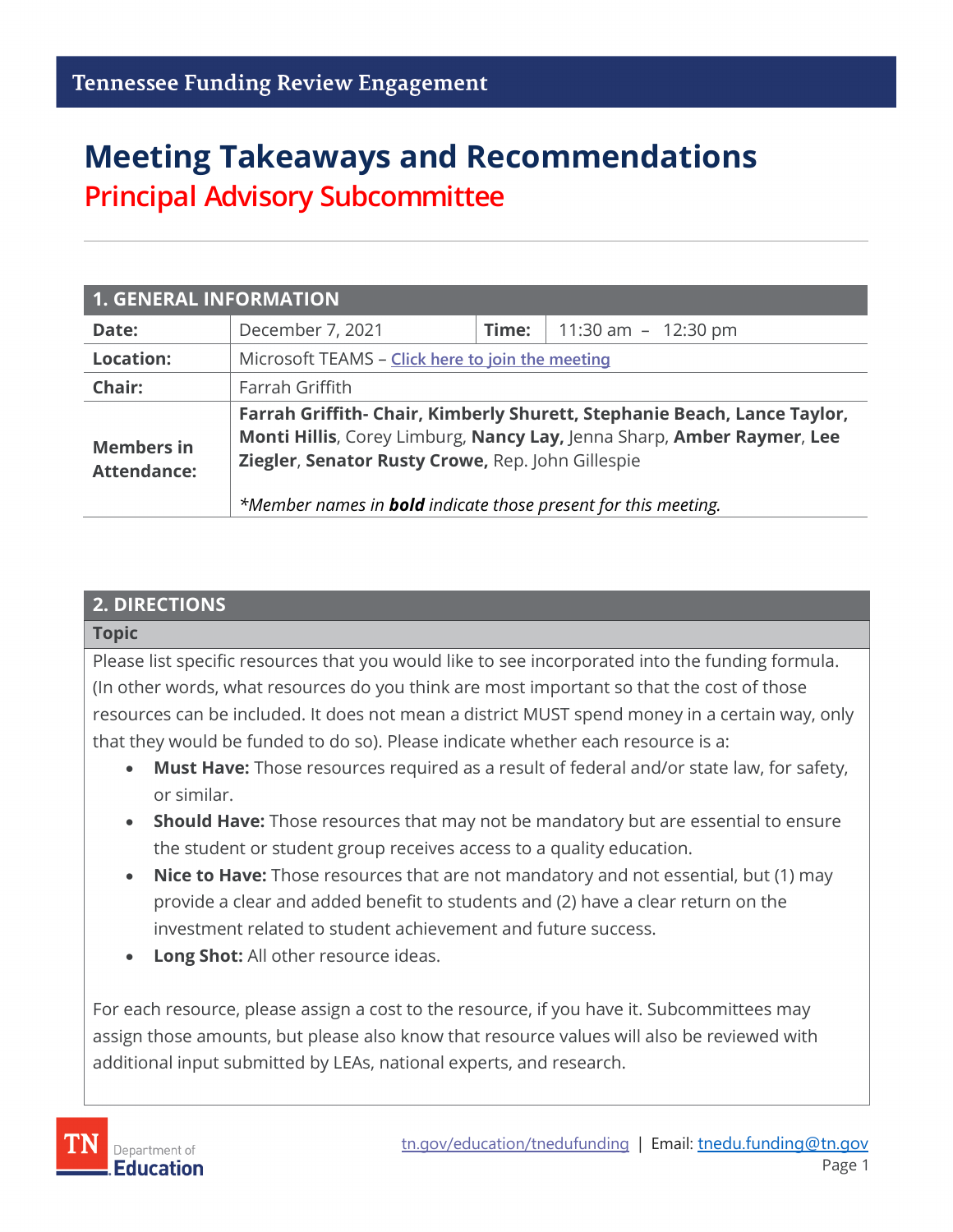## **Public Feedback Comments (using this to document trends after the committee has had a chance to review the batch of public comment)**

|                       | <b>Subcommittee Comments</b> |
|-----------------------|------------------------------|
| <b>Base</b>           | ٠                            |
|                       |                              |
|                       |                              |
| <b>Weights</b>        | $\bullet$                    |
|                       |                              |
|                       |                              |
|                       |                              |
|                       |                              |
|                       |                              |
|                       |                              |
| <b>Direct Funding</b> | $\bullet$                    |
|                       |                              |
|                       |                              |
|                       |                              |
|                       |                              |
|                       |                              |
|                       |                              |
|                       |                              |
| <b>Outcomes</b>       | $\bullet$                    |
|                       |                              |
|                       |                              |
|                       |                              |
|                       |                              |
|                       |                              |
|                       |                              |
|                       |                              |
|                       |                              |
|                       |                              |
|                       |                              |
|                       |                              |
|                       |                              |
|                       |                              |
| Other                 |                              |

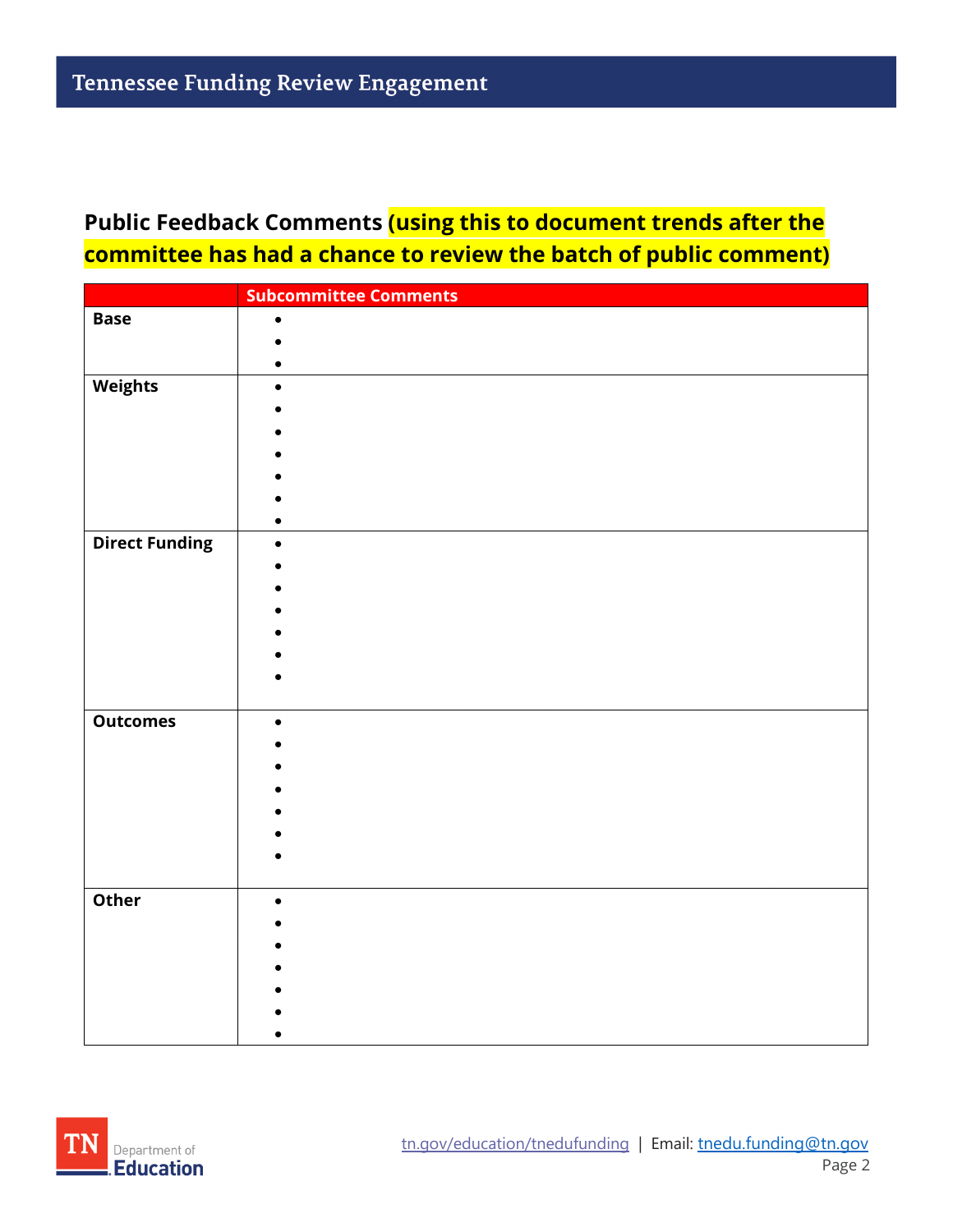Let's refine the feedback from session 2 and bucket other thoughts that surface as the subcommittee reviews the slides from Feedback.

## **Resource Feedback**

#### **MUST HAVE**

- Base:
	- o Counselor to support behavior, SEL, and career EPSO alignment is critical **(1 per school? 1 per a student #?)**
	- $\circ$  Social worker connections that can go beyond the classroom to support students/families with resources such as ACES and counseling
	- o Assistant Principals: one in every school
	- o Nurses in every school—competitive pay
	- o Instructional funds for classrooms (base)- all students have access to materials/text/online resources (technology)
	- $\circ$  Technology included in the base at a rate to replenish and maintain 1:1 expectation
		- Online access to text-home network/access needed
	- o Instructional Coaches-- one for math and reading
	- o Increasing teacher benefits for recruitment, retention
	- o Increasing teacher (staff- nurses, EAs,) base pay –
- Weight
- Direct
- Outcome

## **SHOULD HAVE** Base • Lowering teacher class size/ratio Recommendation: 1:15/ 6-12 1:25 max (relationships are critical for outcomes and impacts behavior, relationship and counseling needs) o K-1: 15; 2-5: 20; 6-8: 25 9-12: 25 • • Weight •

#### **NICE TO HAVE**